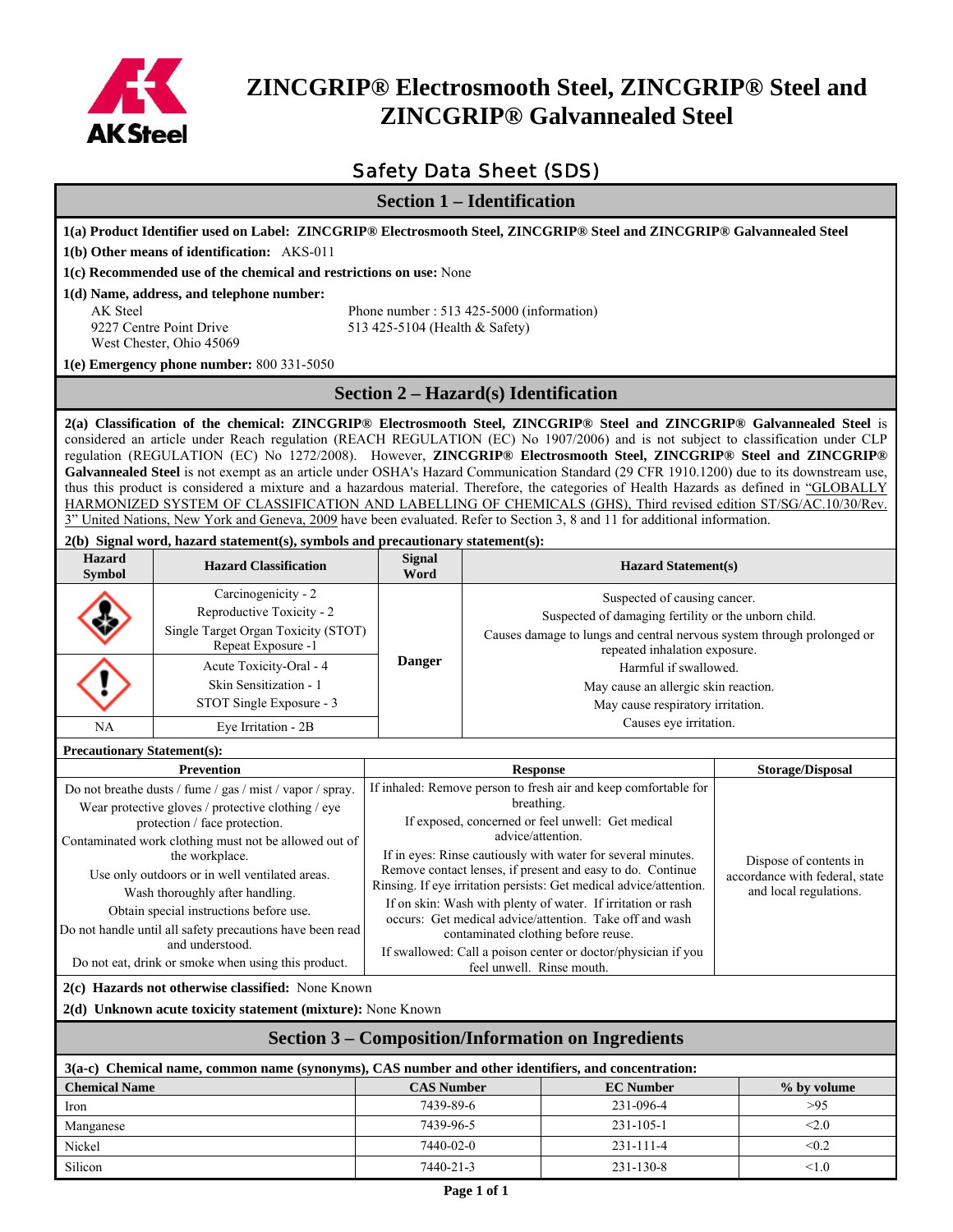

**Safety Data Sheet** 

**SDS Code #: AKS-011** 

|  |  | <b>Section 3 – Composition/Information on Ingredients (continued)</b> |  |
|--|--|-----------------------------------------------------------------------|--|
|  |  |                                                                       |  |

| 3(a-c) Chemical name, common name (synonyms), CAS number and other identifiers, and concentration (continued):                                                                                                                                                                                                                                                                                                                                                                                                                                                                                                                                                                                                                                                                                                                                                                                                                                                                                                                                                                                                                                                                                                                                                                                                                                                                                                                                                                                                                                                                                                                                                                                                                                                                                                                                                                                                                                                                                                                                                                                                                                                                                                                                                                                                                                                                                                                                                                                                                                                                              |                                       |                  |             |  |  |  |
|---------------------------------------------------------------------------------------------------------------------------------------------------------------------------------------------------------------------------------------------------------------------------------------------------------------------------------------------------------------------------------------------------------------------------------------------------------------------------------------------------------------------------------------------------------------------------------------------------------------------------------------------------------------------------------------------------------------------------------------------------------------------------------------------------------------------------------------------------------------------------------------------------------------------------------------------------------------------------------------------------------------------------------------------------------------------------------------------------------------------------------------------------------------------------------------------------------------------------------------------------------------------------------------------------------------------------------------------------------------------------------------------------------------------------------------------------------------------------------------------------------------------------------------------------------------------------------------------------------------------------------------------------------------------------------------------------------------------------------------------------------------------------------------------------------------------------------------------------------------------------------------------------------------------------------------------------------------------------------------------------------------------------------------------------------------------------------------------------------------------------------------------------------------------------------------------------------------------------------------------------------------------------------------------------------------------------------------------------------------------------------------------------------------------------------------------------------------------------------------------------------------------------------------------------------------------------------------------|---------------------------------------|------------------|-------------|--|--|--|
| <b>Chemical Name</b>                                                                                                                                                                                                                                                                                                                                                                                                                                                                                                                                                                                                                                                                                                                                                                                                                                                                                                                                                                                                                                                                                                                                                                                                                                                                                                                                                                                                                                                                                                                                                                                                                                                                                                                                                                                                                                                                                                                                                                                                                                                                                                                                                                                                                                                                                                                                                                                                                                                                                                                                                                        | <b>CAS Number</b>                     | <b>EC</b> Number | % by volume |  |  |  |
| <b>Metallic Coating</b>                                                                                                                                                                                                                                                                                                                                                                                                                                                                                                                                                                                                                                                                                                                                                                                                                                                                                                                                                                                                                                                                                                                                                                                                                                                                                                                                                                                                                                                                                                                                                                                                                                                                                                                                                                                                                                                                                                                                                                                                                                                                                                                                                                                                                                                                                                                                                                                                                                                                                                                                                                     |                                       |                  |             |  |  |  |
| Zinc                                                                                                                                                                                                                                                                                                                                                                                                                                                                                                                                                                                                                                                                                                                                                                                                                                                                                                                                                                                                                                                                                                                                                                                                                                                                                                                                                                                                                                                                                                                                                                                                                                                                                                                                                                                                                                                                                                                                                                                                                                                                                                                                                                                                                                                                                                                                                                                                                                                                                                                                                                                        | 7440-66-6                             | 231-175-3        | 100         |  |  |  |
| EC - European Community<br><b>CAS</b> - Chemical Abstract Service<br>Notes:<br>• Commercial steel products contain small amounts of various elements in addition to those specified. These small quantities frequently referred to as "trace" or "residual" elements,<br>generally originate in the raw materials used and/or are alloying metals. Individual trace elements vary in concentration by weight, and may include aluminum, boron, calcium, carbon,<br>columbium (niobium), copper, molybdenum, phosphorus, sulfur, titanium, and vanadium.<br>• Percentages are expressed as typical ranges or maximum concentrations of trace elements for the purpose of communicating the potential hazards of the finished product. Consult<br>product specifications for specific composition information.<br>• The product will typically have a light coating of oil to prevent corrosion.<br>* % Weight for individual components for the metallic coating, not the base metal and coating. ZINCGRIP® Electrosmooth Steel contains 60 grams/square meter of zinc coating per side.                                                                                                                                                                                                                                                                                                                                                                                                                                                                                                                                                                                                                                                                                                                                                                                                                                                                                                                                                                                                                                                                                                                                                                                                                                                                                                                                                                                                                                                                                                     |                                       |                  |             |  |  |  |
|                                                                                                                                                                                                                                                                                                                                                                                                                                                                                                                                                                                                                                                                                                                                                                                                                                                                                                                                                                                                                                                                                                                                                                                                                                                                                                                                                                                                                                                                                                                                                                                                                                                                                                                                                                                                                                                                                                                                                                                                                                                                                                                                                                                                                                                                                                                                                                                                                                                                                                                                                                                             | <b>Section 4 – First-aid Measures</b> |                  |             |  |  |  |
| 4(a) Description of necessary measures:<br>• Inhalation: ZINCGRIP® Electrosmooth Steel, ZINCGRIP® Steel and ZINCGRIP® Galvannealed Steel as sold/shipped is not a likely<br>form of exposure. However during further processing (welding, grinding, burning, etc.), if inhaled: Remove person to fresh air and keep<br>comfortable for breathing. If exposed, concerned or feel unwell: Get medical advice/attention.<br>• Eye Contact: ZINCGRIP® Electrosmooth Steel, ZINCGRIP® Steel and ZINCGRIP® Galvannealed Steel as sold/shipped is not a<br>likely form of exposure. However during further processing (welding, grinding, burning, etc.), if in eyes: Rinse cautiously with water for<br>several minutes. Remove contact lenses, if present and easy to do. Continue Rinsing. If eye irritation persists: Get medical advice attention.<br>If exposed, concerned or feel unwell: Get medical advice/attention.<br>· Skin Contact: If on skin: Wash thoroughly after handling. Wash with plenty of water. If irritation or rash occurs: Get medical<br>advice/attention. Take off and wash contaminated clothing before reuse. If exposed, concerned or feel unwell: Get medical advice/attention.<br>• Ingestion: ZINCGRIP® Electrosmooth Steel, ZINCGRIP® Steel and ZINCGRIP® Galvannealed Steel as sold/shipped is not a likely<br>form of exposure. However during further processing (welding, grinding, burning, etc.), if swallowed: Call a poison center or<br>doctor/physician if you feel unwell. Rinse mouth. If exposed, concerned or feel unwell: Get medical advice/attention.<br>4(b) Most important symptoms/effects, acute and delayed (chronic):<br>• Inhalation: ZINCGRIP® Electrosmooth Steel, ZINCGRIP® Steel and ZINCGRIP® Galvannealed Steel as sold/shipped is not likely to<br>present an acute or chronic health effect.<br>• Eye: ZINCGRIP® Electrosmooth Steel, ZINCGRIP® Steel and ZINCGRIP® Galvannealed Steel as sold/shipped is not likely to<br>present an acute or chronic health effect.<br>• Skin: ZINCGRIP® Electrosmooth Steel, ZINCGRIP® Steel and ZINCGRIP® Galvannealed Steel as sold/shipped is not likely to<br>present an acute or chronic health effect.<br>• Ingestion: ZINCGRIP® Electrosmooth Steel, ZINCGRIP® Steel and ZINCGRIP® Galvannealed Steel as sold/shipped is not likely to<br>present an acute or chronic health effect.<br>However during further processing (welding, grinding, burning, etc.) individual components may illicit an acute or chronic health effect. Refer to<br>Section 11-Toxicological Information. |                                       |                  |             |  |  |  |
| 4(c) Immediate Medical Attention and Special Treatment: None Known                                                                                                                                                                                                                                                                                                                                                                                                                                                                                                                                                                                                                                                                                                                                                                                                                                                                                                                                                                                                                                                                                                                                                                                                                                                                                                                                                                                                                                                                                                                                                                                                                                                                                                                                                                                                                                                                                                                                                                                                                                                                                                                                                                                                                                                                                                                                                                                                                                                                                                                          |                                       |                  |             |  |  |  |
| <b>Section 5 – Fire-fighting Measures</b><br>5(a) Suitable (and unsuitable) Extinguishing Media: Not Applicable for ZINCGRIP® Electrosmooth Steel, ZINCGRIP® Steel and<br>ZINCGRIP® Galvannealed Steel as sold/shipped. Use extinguishers appropriate for surrounding materials.<br>5(b) Specific Hazards arising from the chemical: Not Applicable for ZINCGRIP® Electrosmooth Steel, ZINCGRIP® Steel and<br><b>ZINCGRIP®</b> Galvannealed Steel as sold/shipped. When burned, toxic smoke, fume and vapor may be emitted.<br>5(c) Special protective equipment and precautions for fire-fighters: Self-contained NIOSH approved respiratory protection and full protective<br>clothing should be worn when fumes and/or smoke from fire are present. Heat and flames cause emittance of acrid smoke and fumes. Do not<br>release runoff from fire control methods to sewers or waterways. Firefighters should wear full face-piece self-contained breathing apparatus and<br>chemical protective clothing with thermal protection. Direct water stream will scatter and spread flames and, therefore, should not be used.<br><b>Section 6 - Accidental Release Measures</b>                                                                                                                                                                                                                                                                                                                                                                                                                                                                                                                                                                                                                                                                                                                                                                                                                                                                                                                                                                                                                                                                                                                                                                                                                                                                                                                                                                                                               |                                       |                  |             |  |  |  |
| 6(a) Personal Precautions, Protective Equipment and Emergency Procedures: Not Applicable for ZINCGRIP® Electrosmooth Steel,<br><b>ZINCGRIP®</b> Steel and ZINCGRIP® Galvannealed Steel as sold/shipped. For spills involving finely divided particles, clean-up personnel                                                                                                                                                                                                                                                                                                                                                                                                                                                                                                                                                                                                                                                                                                                                                                                                                                                                                                                                                                                                                                                                                                                                                                                                                                                                                                                                                                                                                                                                                                                                                                                                                                                                                                                                                                                                                                                                                                                                                                                                                                                                                                                                                                                                                                                                                                                   |                                       |                  |             |  |  |  |

should be protected against contact with eyes and skin. If material is in a dry state, avoid inhalation of dust. **6(b) Methods and materials for containment and clean up:** Not Applicable for **ZINCGRIP® Electrosmooth Steel, ZINCGRIP® Steel and ZINCGRIP® Galvannealed Steel** as sold/shipped. Collect material in appropriate, labeled containers for recovery or disposal in accordance with federal, state, and local regulations. Follow applicable OSHA regulations (29 CFR 1910.120) and all other pertinent state and federal requirements.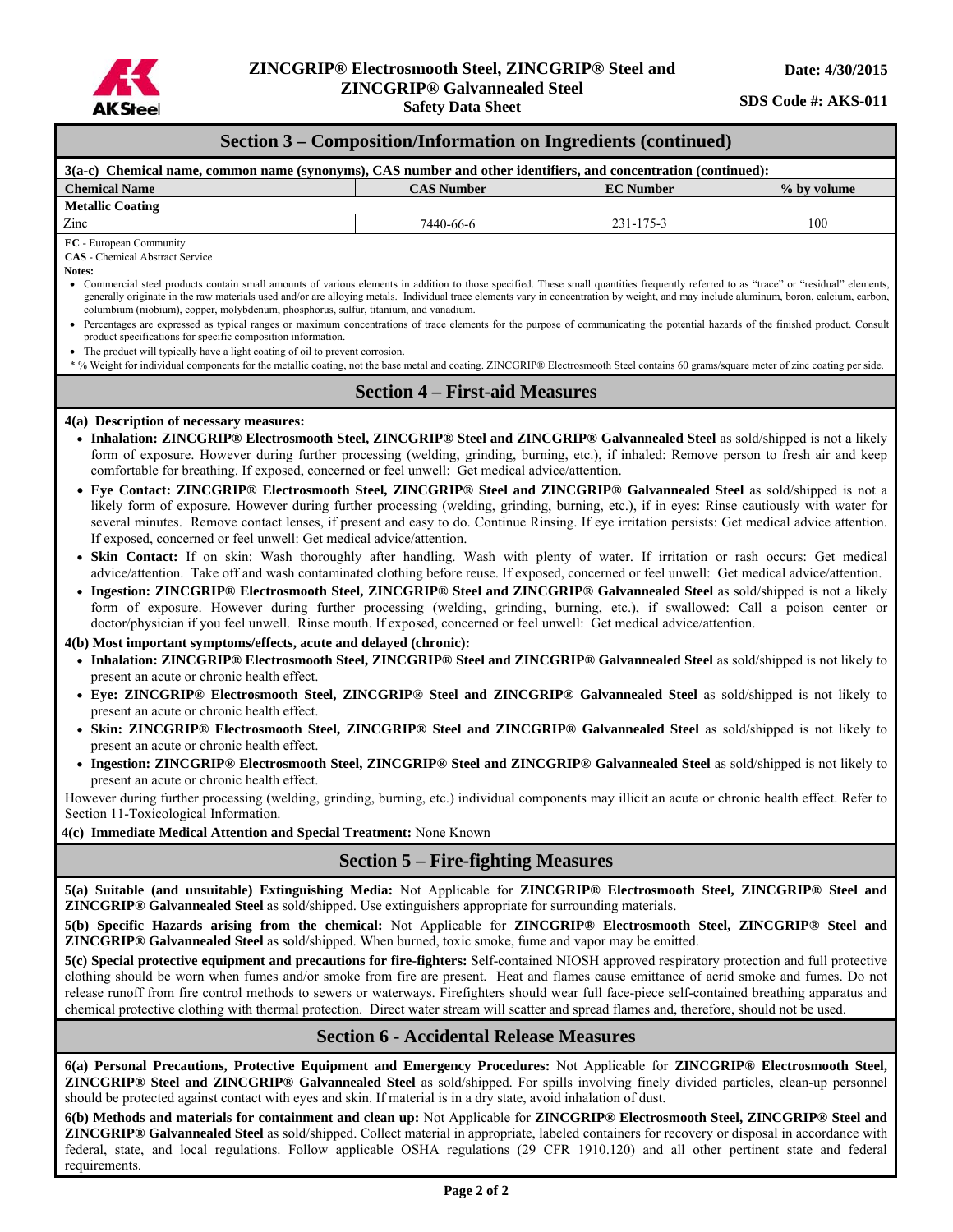

# **Section 7 - Handling and Storage**

**7(a) Precautions for safe handling:** Not Applicable for **ZINCGRIP® Electrosmooth Steel, ZINCGRIP® Steel and ZINCGRIP® Galvannealed Steel** as sold/shipped, however further processing (welding, burning, grinding, etc.) with the potential for generating high concentrations of airborne particulates should be evaluated and controlled as necessary. Obtain special instructions before use. Do not handle until all safety precautions have been read and understood. Use only outdoors or in well ventilated areas. Practice good housekeeping. Avoid breathing metal fumes and/or dust. Do not eat, drink or smoke when using this product. Cut resistant gloves and sleeves should be worn when working with steel products.

**7(b) Conditions for safe storage, including any incompatibilities:** Store away from acids and incompatible materials.

### **Section 8 - Exposure Controls / Personal Protection**

**8(a) Occupational Exposure Limits (OELs): ZINCGRIP® Electrosmooth Steel, ZINCGRIP® Steel and ZINCGRIP® Galvannealed Steel**  as sold/shipped in its physical form does not present an inhalation, ingestion or contact hazard, nor would any of the following exposure data apply. However, operations such as burning, welding (high temperature), sawing, brazing, machining, grinding, etc. may produce fumes and/or particulates. The following exposure limits are offered as reference for an experienced industrial hygienist to review.

| <u>na enpodare minio are orierea ao reierense ior an enperiencea maaoumining premot te re </u> |                                                                                                              |                                                                                                                                                                            |                                                                                     |                              |  |  |
|------------------------------------------------------------------------------------------------|--------------------------------------------------------------------------------------------------------------|----------------------------------------------------------------------------------------------------------------------------------------------------------------------------|-------------------------------------------------------------------------------------|------------------------------|--|--|
| Ingredient                                                                                     | OSHA PEL $1$                                                                                                 | ACGIH TLV <sup>2</sup>                                                                                                                                                     | NIOSH REL $3$                                                                       | IDLH $4$                     |  |  |
| Iron                                                                                           | $10 \text{ mg/m}^3$ (as iron oxide fume)                                                                     | $5.0 \text{ mg/m}^3$ (as iron oxide dust and fume)                                                                                                                         | $5.0 \text{ mg/m}^3$ (as iron oxide<br>dust and fume)                               | $2,500$ mg Fe/m <sup>3</sup> |  |  |
| Manganese                                                                                      | $(C)$ 5.0 mg/m <sup>3</sup> (as Fume & Mn)                                                                   | $0.2 \text{ mg/m}^3$                                                                                                                                                       | (C) 5.0 mg/m <sup>3</sup>                                                           | 500 mg $Mn/m3$               |  |  |
|                                                                                                | compounds)                                                                                                   |                                                                                                                                                                            | $1.0 \text{ mg/m}^3$ (as fume)                                                      |                              |  |  |
|                                                                                                |                                                                                                              |                                                                                                                                                                            | $(STEL)$ 3.0 mg/m <sup>3</sup>                                                      |                              |  |  |
| Nickel                                                                                         | $1.0 \text{ mg/m}^3$ (as Ni metal & insoluble<br>compounds)                                                  | $1.5 \text{ mg/m}^3$ (as inhalable fraction <sup>5</sup> Ni metal)<br>$0.2 \text{ mg/m}^3$ (as inhalable fraction Ni<br>inorganic only insoluble and soluble<br>compounds) | $0.015$ mg/m <sup>3</sup> (as Ni metal<br>& insoluble and soluble<br>compounds)     | $10 \text{ mg/m}^3$ (as Ni)  |  |  |
| Silicon                                                                                        | $15 \text{ mg/m}^3$ (total dust, PNOR <sup>6</sup> )<br>5.0 mg/m <sup>3</sup> (as respirable fraction, PNOR) | $10 \text{ mg/m}^3$                                                                                                                                                        | $10 \text{ mg/m}^3$ (as total dust)<br>$5.0 \text{ mg/m}^3$ (as respirable<br>dust) | <b>NE</b>                    |  |  |

**NE -** None Established

- 1. OSHA Permissible Exposure Limits (PELs) are 8-hour TWA (time-weighted average) concentrations unless otherwise noted. A (C) designation denotes a ceiling limit, which should not be exceeded during any part of the working exposure unless otherwise noted. A Peak is defined as the acceptable maximum peak for a maximum duration above the ceiling concentration for an eight-hour shift. A skin notation refers to the potential significant contribution to the overall exposure by the cutaneous route, either by contact with vapors or, of probable greater significance, by direct skin contact with the substance. A Short Term Exposure Limit (STEL) is defined as a 15-minute exposure, which should not be exceeded at any time during a workday. An Action level (AL) is used by OSHA and NIOSH to express a health or physical hazard. They indicate the level of a harmful or toxic substance/activity, which requires medical surveillance, increased industrial hygiene monitoring, or biological monitoring. Action Levels are generally set at one half of the PEL but the actual level may vary from standard to standard. The intent is to identify a level at which the vast majority of randomly sampled exposures will be below the PEL.
- 2. Threshold Limit Values (TLV) established by the American Conference of Governmental Industrial Hygienists (ACGIH) are 8-hour TWA concentrations unless otherwise noted. A Short Term Exposure Limit (STEL) is defined as the maximum concentration to which workers can be exposed for a short period of time (15 minutes) for only four times throughout the day with at least one hour between exposures. A "skin" notation refers to the potential significant contribution to the overall exposure by the cutaneous route, either by contact with vapors or, of probable greater significance, by direct skin contact with the substance. ACGIH-TLVs are only recommended guidelines based upon consensus agreement of the membership of the ACGIH. As such, the ACGIH TLVs are for guideline use purposes and are not legal regulatory standards for compliance purposes. The TLVs are designed for use by individuals trained in the discipline of industrial hygiene relative to the evaluation of exposure to various chemical or biological substances and physical agents that may be found in the workplace.
- 3. The National Institute for Occupational Safety and Health Recommended Exposure Limits (NIOSH-REL) Compendium of Policy and Statements. NIOSH, Cincinnati, OH (1992). NIOSH is the federal agency designated to conduct research relative to occupational safety and health. As is the case with ACGIH TLVs, NIOSH RELs are for guideline purposes only and as such are not legal, regulatory limits for compliance purposes.
- 4. The "immediately dangerous to life or health air concentration values (IDLHs)" are used by NIOSH as part of the respirator selection criteria and were first developed in the mid-1970's by NIOSH. The Documentation for Immediately Dangerous to Life or Health Concentrations (IDLHs) is a compilation of the rationale and sources of information used by NIOSH during the original determination of 387 IDLHs and their subsequent review and revision in 1994.
- 5. Inhalable fraction. The concentration of inhalable particulate for the application of this TLV is to be determined from the fraction passing a size-selector with the characteristics defined in the ACGIH  $2015$  TLVs  $^{\circ\circ}$  and BEIs  $^{\circ\circ}$  (Biological Exposure Indices) Appendix D, paragraph A.
- 6. PNOR (Particulates Not Otherwise Regulated). All inert or nuisance dusts, whether mineral, inorganic, or organic, not listed specifically by substance name are covered by a limit which is the same as the inert or nuisance dust limit of 15 mg/m<sup>3</sup> for total dust and 5 mg/m<sup>3</sup> for the respirable fraction.

**8(b) Appropriate Engineering Controls:** Use controls as appropriate to minimize exposure to metal fumes and dusts during handling operations. Provide general or local exhaust ventilation systems to minimize airborne concentrations. Local exhaust is necessary for use in enclosed or confined spaces. Provide sufficient general/local exhaust ventilation in pattern/volume to control inhalation exposures below current exposure limits.

#### **8(c) Individual Protection Measures:**

 **Respiratory Protection:** Seek professional advice prior to respirator selection and use. Follow OSHA respirator regulations (29 CFR 1910.134) and, if necessary, use only a NIOSH-approved respirator. Select respirator based on its suitability to provide adequate worker protection for given working conditions, level of airborne contamination, and presence of sufficient oxygen. Concentration in air of the various contaminants determines the extent of respiratory protection needed. Half-face, negative-pressure, air-purifying respirator equipped with P100 filter is acceptable for concentrations up to 10 times the exposure limit. Full-face, negative-pressure, air-purifying respirator equipped with P100 filter is acceptable for concentrations up to 50 times the exposure limit. Protection by air-purifying negativepressure and powered air respirators is limited. Use a positive-pressure-demand, full-face, supplied air respirator or self-contained breathing apparatus (SCBA) for concentrations above 50 times the exposure limit. If exposure is above the IDLH (Immediately dangerous to life orhealth) for any of the constituents, or there is a possibility of an uncontrolled release or exposure levels are unknown, then use a positivedemand, full-face, supplied air respirator with escape bottle or SCBA.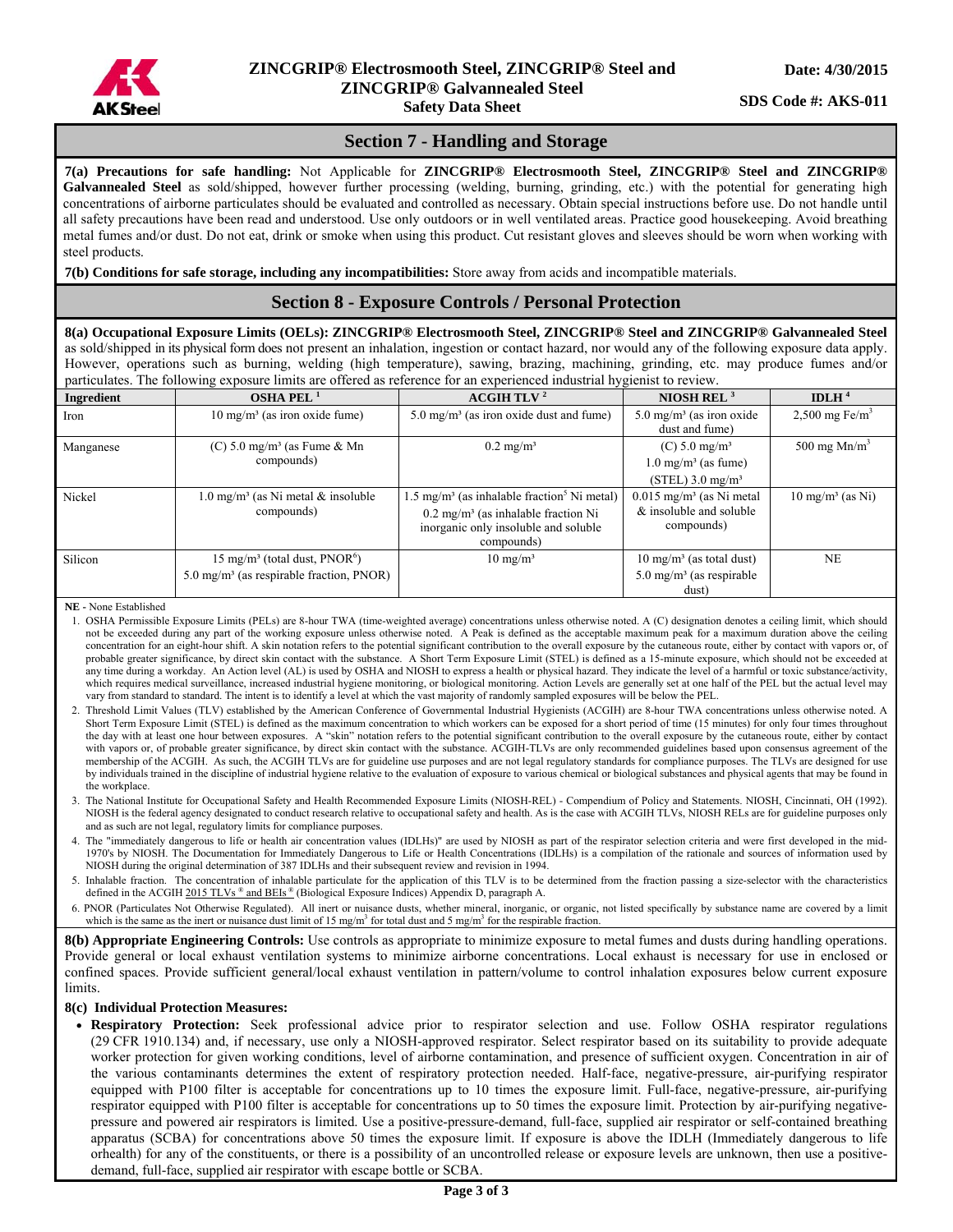

# **Section 8 - Exposure Controls / Personal Protection (continued)**

#### **8(c) Individual Protection Measures (continued):**

#### **Respiratory Protection (continued):**

**Warning!** Air-purifying respirators both negative-pressure, and powered-air do not protect workers in oxygen-deficient atmospheres.

- **Eyes**: Wear appropriate eye protection to prevent eye contact. For operations which result in elevating the temperature of the product to or above its melting point or result in the generation of airborne particulates, use safety glasses to prevent eye contact. Contact lenses should not be worn where industrial exposures to this material are likely. Use safety glasses or goggles as required for welding, burning, sawing, brazing, grinding or machining operations.
- **Skin**: Wear appropriate personal protective clothing to prevent skin contact. Cut resistant gloves and sleeves should be worn when working with steel products. For operations which result in elevating the temperature of the product to or above its melting point or result in the generation of airborne particulates, use protective clothing, and gloves to prevent skin contact. Protective gloves should be worn as required for welding, burning or handling operations. Contaminated work clothing must not be allowed out of the workplace.
- **Other protective equipment**: An eyewash fountain and deluge shower should be readily available in the work area.

### **Section 9 - Physical and Chemical Properties**

| 9(a) Appearance (physical state, color, etc.): Solid, Metallic Gray                                                      | 9(j) Upper/lower Flammability or Explosive Limits: NA |
|--------------------------------------------------------------------------------------------------------------------------|-------------------------------------------------------|
| 9(b) Odor: Odorless                                                                                                      | 9(k) Vapor Pressure: NA                               |
| 9(c) Odor Threshold: NA                                                                                                  | 9(1) Vapor Density (Air = 1): $NA$                    |
| $9(d)$ pH: NA                                                                                                            | $9(m)$ Relative Density: $>1.0$ SG                    |
| 9(e) Melting Point/Freezing Point: $2795^{\circ}$ F, $1530^{\circ}$ C (Approximate as<br>Fe) $(787 \text{ °F}$ for Zinc) | $9(n)$ Solubility(ies): Water Insoluble               |
| 9(f) Initial Boiling Point and Boiling Range: ND                                                                         | 9(o) Partition Coefficient n-octanol/water: ND        |
| $9(g)$ Flash Point: NA                                                                                                   | $9(p)$ Auto-ignition Temperature: NA                  |
| 9(h) Evaporation Rate: NA                                                                                                | $9(q)$ Decomposition Temperature: ND                  |
| 9(i) Flammability (solid, gas): Non-flammable, non-combustible                                                           | $9(r)$ Viscosity: NA                                  |
| <b>NA</b> - Not Applicable                                                                                               |                                                       |

**ND -** Not Determined for product as a whole

# **Section 10 - Stability and Reactivity**

**10(a) Reactivity:** Not Determined (ND) for product in a solid form. Do not use water on molten metal.

**10(b) Chemical Stability:** Steel products are stable under normal storage and handling conditions.

**10(c) Possibility of hazardous reaction:** None Known

**10(d) Conditions to Avoid:** Storage with strong acids or calcium hypochlorite.

**10(e) Incompatible Materials:** Will react with strong acids to form hydrogen. Iron oxide dusts in contact with calcium hypochlorite evolve oxygen and may cause an explosion.

**10(f) Hazardous Decomposition Products:** Thermal oxidative decomposition of steel products can produce fumes containing oxides of iron and manganese as well as other alloying elements.

# **Section 11 - Toxicological Information**

**11(a-e) Information on toxicological effects:** The following toxicity data has been determined for **ZINCGRIP® Electrosmooth Steel, ZINCGRIP® Steel and ZINCGRIP® Galvannealed Steel** when further processed using the information available for its components applied to the guidance on the preparation of an SDS under the GHS requirements of OSHA and the EU CPL:

| <b>Hazard Classification</b>                                      | EU    | <b>Hazard Category</b><br><b>OSHA</b> | <b>Hazard</b><br><b>Symbols</b> | <b>Signal Word</b> | <b>Hazard Statement</b>                              |
|-------------------------------------------------------------------|-------|---------------------------------------|---------------------------------|--------------------|------------------------------------------------------|
| <b>Acute Toxicity Hazard (covers)</b><br>Categories 1-4)          | $NA*$ | $4^a$                                 |                                 | Warning            | Harmful if swallowed.                                |
| <b>Eye Damage/Irritation (covers)</b><br>Categories 1, 2A and 2B) | $NA*$ | $2B^c$                                | No<br>Pictogram                 | Warning            | Causes eye irritation.                               |
| <b>Skin/Dermal Sensitization (covers)</b><br>Category 1)          | $NA*$ | 1 <sup>d</sup>                        |                                 | Warning            | May cause an allergic skin reaction.                 |
| <b>Carcinogenicity</b> (covers Categories<br>1A, 1B and 2)        | $NA*$ | $2^{\rm g}$                           |                                 | Warning            | Suspected of causing cancer.                         |
| <b>Toxic Reproduction (covers)</b><br>Categories 1A, 1B and 2)    | $NA*$ | $2^h$                                 |                                 | Warning            | Suspected of damaging fertility or the unborn child. |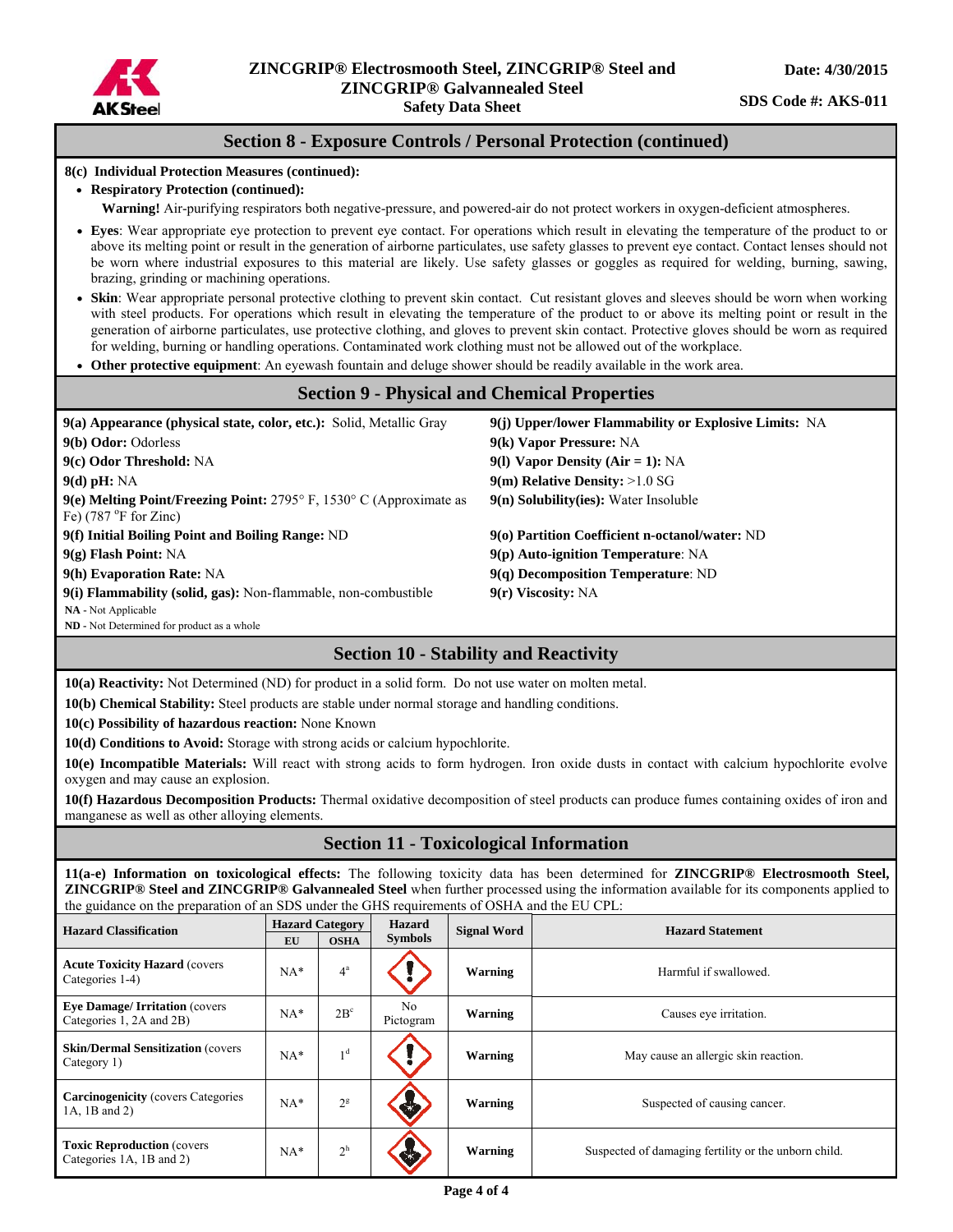

### **Section 11 - Toxicological Information (continued)**

| $11(a-e)$ Information on toxicological effects (continued):                                          |                        |                |                |                    |                                                                                                         |  |
|------------------------------------------------------------------------------------------------------|------------------------|----------------|----------------|--------------------|---------------------------------------------------------------------------------------------------------|--|
| <b>Hazard Classification</b>                                                                         | <b>Hazard Category</b> |                | <b>Hazard</b>  | <b>Signal Word</b> | <b>Hazard Statement</b>                                                                                 |  |
|                                                                                                      | EU                     | <b>OSHA</b>    | <b>Symbols</b> |                    |                                                                                                         |  |
| <b>Specific Target Organ Toxicity</b><br>(STOT) Following Single Exposure<br>(covers Categories 1-3) | $NA*$                  | 2 <sup>1</sup> |                | Warning            | May cause respiratory irritation.                                                                       |  |
| <b>STOT following Repeated Exposure</b><br>(covers Categories 1 and 2)                               | $NA*$                  |                | Ж,             | <b>Danger</b>      | Causes damage to lungs and central nervous system through prolonged<br>or repeated inhalation exposure. |  |
|                                                                                                      |                        |                |                |                    |                                                                                                         |  |

\* Not Applicable - Semi-formed steel products are considered articles under Reach regulation (REACH REGULATION (EC) No 1907/2006) and are not subject to classification under CLP regulation (REGULATION (EC) No 1272/2008).

Toxicological data listed below are presented regardless to classification criteria. Individual hazard classification categories where the toxicological information has met or exceeded a classification criteria threshold are listed above.

- a. No LC50 or LD50 has been established for **ZINCGRIP® Electrosmooth Steel, ZINCGRIP® Steel and ZINCGRIP® Galvannealed Steel**. The following data has been determined for the components:
	- **Iron:**  $Rat LD_{50} = 98.6$  g/kg ( $REACH$ )
		- Rat  $LD_{50} = 1060$  mg/kg (IUCLID) Rat  $LD_{50} = 984$  mg/kg (IUCLID) Rabbit  $LD_{50} = 890$  mg/kg (IUCLID) Guinea Pig LD<sub>50</sub> = 20 g/kg (TOXNET)
- **Nickel:**  $LD_{50} > 9000$  mg/kg (Oral/Rat)
- **Silicon:**  $L_{D50} = 3160$  mg/kg (Oral/Rat)
- Manganese:  $\text{Rat LD}_{50}$  > 2000 mg/kg ( $\text{REACH}$ ) Rat  $LD_{50}$  > 9000 mg/kg (NLM Toxnet)
- b. No Skin (Dermal) Irritation data available for **ZINCGRIP® Electrosmooth Steel, ZINCGRIP® Steel and ZINCGRIP® Galvannealed**  Steel as a as a mixture or its individual components.
- c. No Eye Irritation data available for **ZINCGRIP® Electrosmooth Steel, ZINCGRIP® Steel and ZINCGRIP® Galvannealed Steel** as a mixture. The following Eye Irritation information was found for the components:
	- **Iron:** Causes eye irritation.
	- **Silicon:** Slight eye irritation in rabbit protocol.
	- **Nickel:** Slight eye irritation from particulate abrasion only.
- d. No Skin (Dermal) Sensitization data available for **ZINCGRIP® Electrosmooth Steel, ZINCGRIP® Steel and ZINCGRIP® Galvannealed Steel** as a mixture. The following Skin (Dermal) Sensitization information was found for the components:
	- **Nickel:** May cause allergic skin sensitization.
- e. No Respiratory Sensitization data available for **ZINCGRIP® Electrosmooth Steel, ZINCGRIP® Steel and ZINCGRIP® Galvannealed Steel** as a mixture or its components.
- f. No Germ Cell Mutagenicity data available for **ZINCGRIP® Electrosmooth Steel, ZINCGRIP® Steel and ZINCGRIP® Galvannealed Steel** as a mixture. The following Mutagenicity and Genotoxicity information was found for the components:
	- **Iron:** IUCLID has found some positive and negative findings in vitro.
	- **Nickel:** EU RAR has found positive results in vitro and in vivo but insufficient data for classification.
- g. Carcinogenicity: IARC, NTP, and OSHA do not list **ZINCGRIP® Electrosmooth Steel, ZINCGRIP® Steel and ZINCGRIP® Galvannealed Steel** as carcinogens. The following Carcinogenicity information was found for the components:
	- **Welding Fumes -** IARC Group 2B carcinogen, a mixture that is possibly carcinogenic to humans.
	- **Nickel and certain nickel compounds** Group 2B metallic nickel Group 1 nickel compounds ACGIH confirmed human carcinogen. Nickel EURAR Insufficient evidence to conclude carcinogenic potential in animals or humans; suspect carcinogen classification Category 2 Suspected of causing cancer.
- h. No Toxic Reproduction data available for **ZINCGRIP® Electrosmooth Steel, ZINCGRIP® Steel and ZINCGRIP® Galvannealed Steel**  as a mixture. The following Toxic Reproductive information was found for the components:
	- **Nickel**: Effects on fertility.
- i. No Specific Target Organ Toxicity (STOT) following a Single Exposure data available for **ZINCGRIP® Electrosmooth Steel, ZINCGRIP® Steel and ZINCGRIP® Galvannealed Steel** as a mixture. The following STOT following a Single Exposure data was found for the components:
	- **Iron**: Irritating to Respiratory tract.
- j. No Specific Target Organ Toxicity (STOT) following Repeated Exposure data was available for **ZINCGRIP® Electrosmooth Steel, ZINCGRIP® Steel and ZINCGRIP® Galvannealed Steel** as a whole. The following STOT following Repeated Exposure data was found for the components:
	- Nickel: Rat 4 wk inhalation LOEL 4 mg/m<sup>3</sup> Lung and Lymph node histopathology. Rat 2 yr inhalation LOEL 0.1 mg/ m<sup>3</sup> Pigment in kidney, effects on hematopoiesis spleen and bone marrow and adrenal tumor. Rat 13 Week Inhalation LOAEC 1.0 mg/m<sup>3</sup> Lung weights, and Alveolar histopathology.
	- **Manganese**: Inhalation of metal fumes Degenerative changes in human Brain; Behavioral: Changes in motor activity and muscle weakness (Whitlock *et al.,* 1966).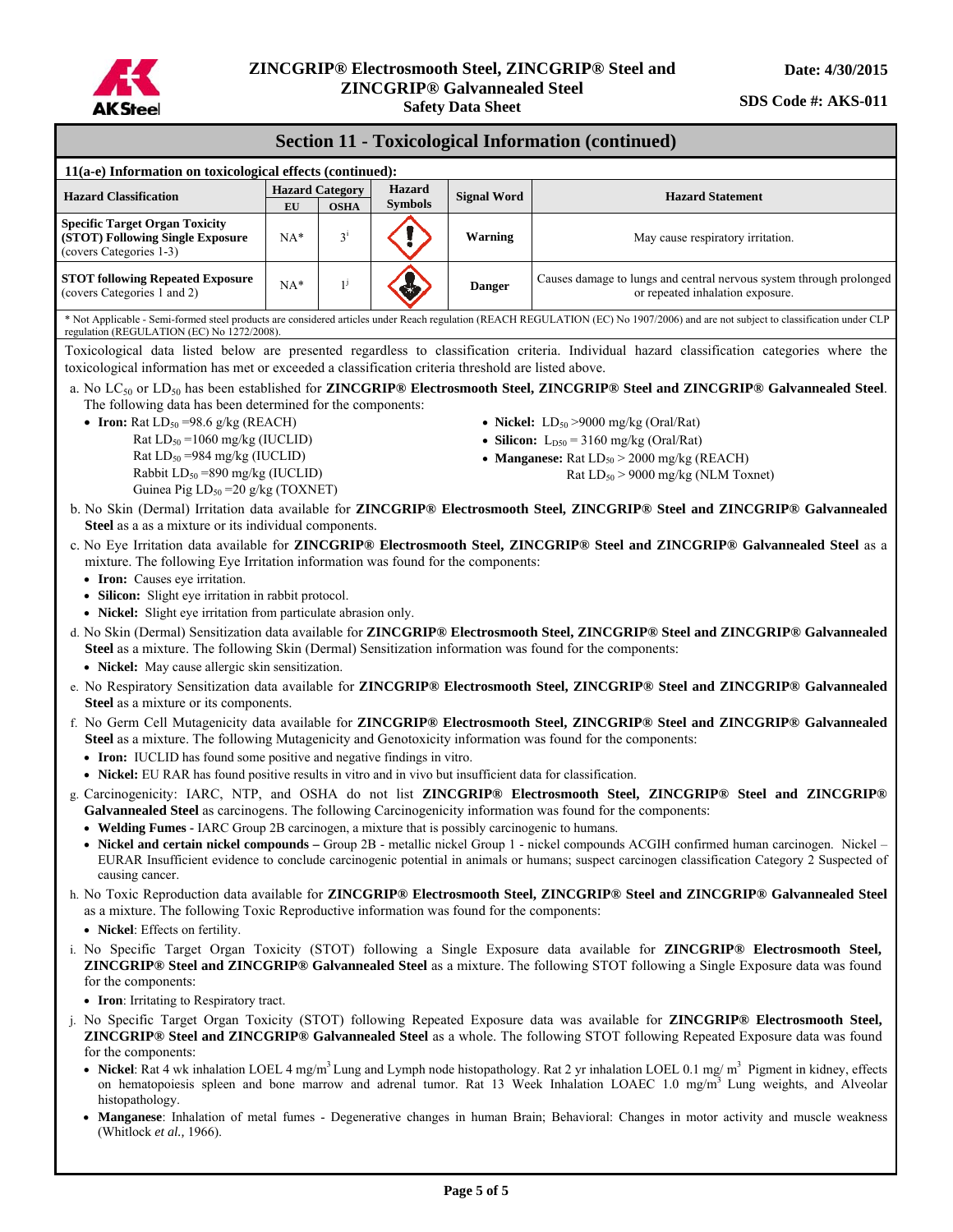

# **Section 11 - Toxicological Information (continued)**

#### **11(a-e) Information on toxicological effects (continued):**

The above toxicity information was determined from available scientific sources to illustrate the prevailing posture of the scientific community. The scientific resources includes: The American Conference of Governmental Industrial Hygienist (ACGIH) Documentation of the Threshold Limit Values (TLVs) and Biological Exposure indices (BEIs) with Other Worldwide Occupational Exposure Values 2009, The International Agency for Research on Cancer (IARC), The National Toxicology Program (NTP) updated documentation, the World Health Organization (WHO) and other available resources, the International Uniform Chemical Information Database (IUCLID), European Union Risk Assessment Report (EU-RAR), Concise International Chemical Assessment Documents (CICAD), European Union Scientific Committee for Occupational Exposure Limits (EU-SCOEL), Agency for Toxic Substances and Disease Registry (ATSDR), Hazardous Substance Data Bank (HSDB), and International Programme on Chemical Safety (IPCS).

The following health hazard information is provided regardless to classification criteria and is based on the individual component(s) and potential resultant components from further processing:

#### **Acute Effects:**

- **Inhalation:** Excessive exposure to high concentrations of metal dust may cause irritation to the eyes, skin and mucous membranes of the upper respiratory tract. Excessive inhalation of fumes of freshly formed metal oxide particles sized below 1.5 micrometer and usually between 0.02-0.05 micrometers from many metals can produce an acute reaction known as "metal fume fever". Symptoms consist of chills and fever (very similar to and easily confused with flu symptoms), metallic taste in the mouth, dryness and irritation of the throat followed by weakness and muscle pain. The symptoms come on in a few hours after excessive exposures and usually last from 12 to 48 hours. Long-term effects from metal fume fever have not been noted. Freshly formed oxide fumes of manganese and copper have been associated with causing metal fume fever.
- **Eye:** Excessive exposure to high concentrations of metal dust may cause irritation to the eyes.
- **Skin:** Skin contact with metal dusts may cause irritation or sensitization, possibly leading to dermatitis. Skin contact with metallic fumes and dusts may cause physical abrasion.
- **Ingestion:** Ingestion of harmful amounts of this product as distributed is unlikely due to its solid insoluble form. Ingestion of metal dust may cause nausea or vomiting.

#### **Acute Effects by component:**

- **Iron and iron oxides:** Iron is harmful if swallowed, causes skin irritation, and causes eye irritation. Contact with iron oxide has been reported to cause skin irritation and serious eye damage. Particles of iron or iron compounds, which become imbedded in the eye, may cause rust stains unless removed fairly promptly.
- **Manganese and manganese oxides:** Manganese and Manganese oxide is harmful if swallowed.
- **Nickel and nickel oxides:** Nickel may cause allergic skin sensitization. Nickel oxide may cause an allergic skin reaction.
- **Silicon and silicon oxides:** May be harmful if swallowed.

#### **Delayed (chronic) Effects by component:**

- **Iron and iron oxides**: Chronic inhalation of excessive concentrations of iron oxide fumes or dusts may result in the development of a benign pneumoconiosis, called siderosis, which is observable as an X-ray change. No physical impairment of lung function has been associated with siderosis. Inhalation of excessive concentrations of ferric oxide may enhance the risk of lung cancer development in workers exposed to pulmonary carcinogens. Iron oxide is listed as a Group 3 (not classifiable) carcinogen by the International Agency for Research on Cancer (IARC).
- **Manganese and manganese oxides:** Chronic exposure to high concentrations of manganese fumes and dusts may adversely affect the central nervous system with symptoms including languor, sleepiness, weakness, emotional disturbances, spastic gait, mask-like facial expression and paralysis. Animal studies indicate that manganese exposure may increase susceptibility to bacterial and viral infections. Occupational overexposure (Manganese) is a progressive, disabling neurological syndrome that typically begins with relatively mild symptoms and evolves to include altered gait, fine tremor, and sometimes, psychiatric disturbances. May cause damage to lungs with repeated or prolonged exposure. Neurobehavioral alterations in worker populations exposed to manganese oxides include: speed and coordination of motor function are especially impaired.
- **Nickel and nickel oxides:** Exposure to nickel dusts and fumes can cause sensitization dermatitis, respiratory irritation, asthma, pulmonary fibrosis, edema, and may cause nasal or lung cancer in humans. Nickel causes damage to lungs through prolonged or repeated inhalation exposure. IARC lists nickel and certain nickel compounds as Group 2B carcinogens (sufficient animal data). ACGIH 2013 TLVs® and BEIs® lists insoluble nickel compounds as confirmed human carcinogens. Nickel is suspected of damaging the unborn child.
- **Silicon and silicon oxides:** Silicon dusts are a low health risk by inhalation and should be treated as a nuisance dust. Eye contact with pure material can cause particulate irritation. Skin contact with silicon dusts may cause physical abrasion.

### **Section 12 - Ecological Information**

**12(a) Ecotoxicity (aquatic & terrestrial):** No Data Available for **ZINCGRIP® Electrosmooth Steel, ZINCGRIP® Steel and ZINCGRIP® Galvannealed Steel** as sold/shipped. However, individual components of the product when processed have been found to be toxic to the environment. Metal dusts may migrate into soil and groundwater and be ingested by wildlife as follows:

- **Iron Oxide**: LC<sub>50</sub>: >1000 mg/L; Fish 48 h-EC<sub>50</sub> > 100 mg/L (Currenta, 2008k); 96 h-LC<sub>0</sub> ≥ 50,000 mg/L. Test substance: Bayferrox 130 red (95 97% Fe<sub>2</sub>O<sub>3</sub>; < 4% SiO<sub>2</sub> and Al<sub>2</sub>O<sub>3</sub>) (Bayer, 1989a).
- **Nickel Oxide:** IUCLID found  $LC_{50}$  in fish, invertebrates and algae  $> 100$  mg/l.

**12(b) Persistence & Degradability**: No Data Available for **ZINCGRIP® Electrosmooth Steel, ZINCGRIP® Steel and ZINCGRIP® Galvannealed Steel** as sold/shipped or individual components.

**12(c) Bioaccumulative Potential**: No Data Available for **ZINCGRIP® Electrosmooth Steel, ZINCGRIP® Steel and ZINCGRIP® Galvannealed Steel** as sold/shipped or individual components.

**12(d) Mobility (in soil)**: No data available for **ZINCGRIP® Electrosmooth Steel, ZINCGRIP® Steel and ZINCGRIP® Galvannealed Steel**  as sold/shipped. However, individual components of the product have been found to be absorbed by plants from soil.

**12(e) Other adverse effects:** None Known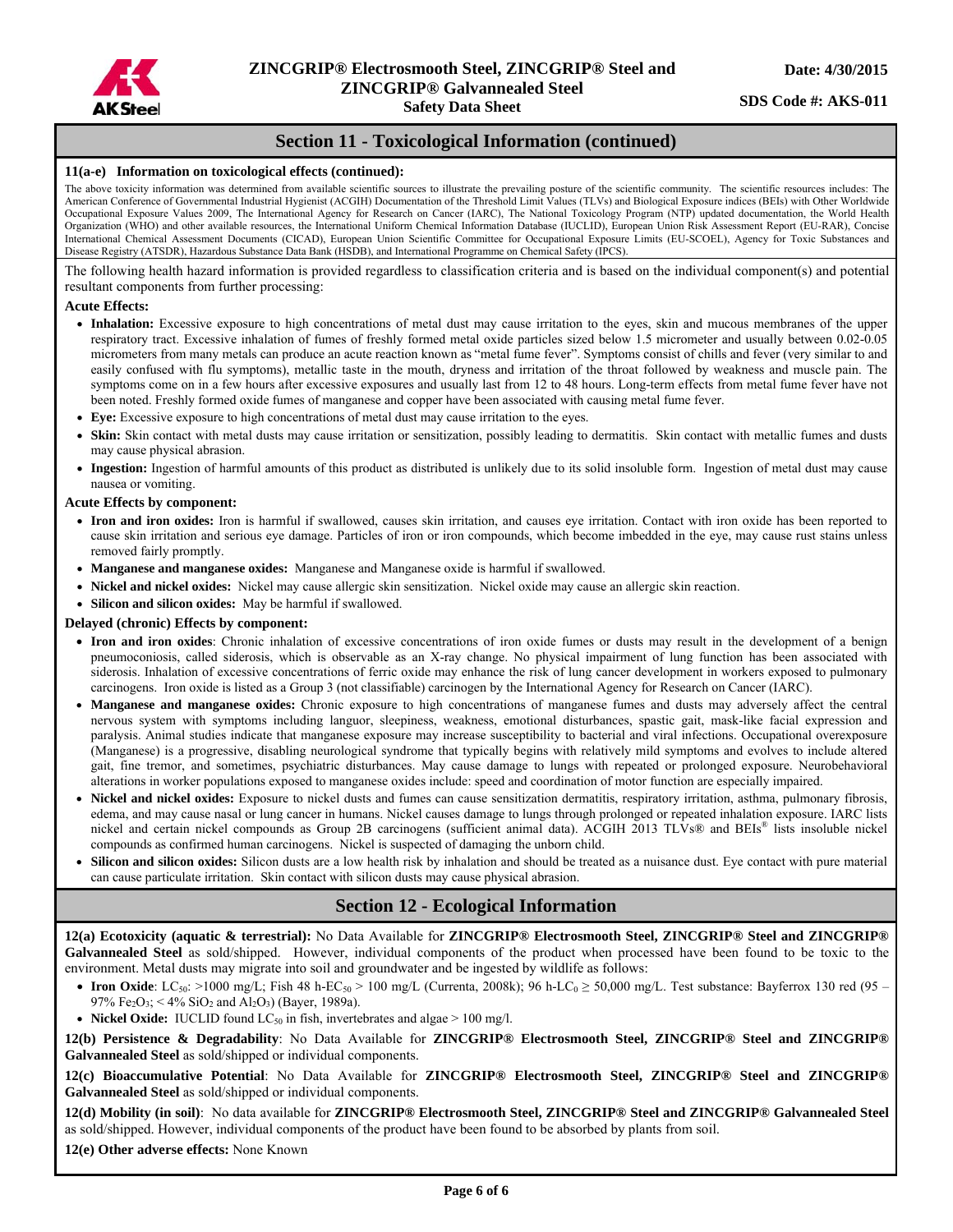

# **ZINCGRIP® Electrosmooth Steel, ZINCGRIP® Steel and ZINCGRIP® Galvannealed Steel**

**Safety Data Sheet** 

**SDS Code #: AKS-011** 

### **Section 12 - Ecological Information (continued)**

**Additional Information:** 

**Hazard Category:** Not Reported Signal Word: No Signal Word: No Signal Word:

**Hazard Symbol:** No Symbol

**Hazard Statement:** No Statement

**Section 13 - Disposal Considerations** 

**Disposal:** Steel scrap should be recycled whenever possible. Product dusts and fumes from processing operations should also be recycled, or classified by a competent environmental professional and disposed of in accordance with applicable federal, state or local regulations.

**Container Cleaning and Disposal:** Follow applicable federal, state and local regulations. Observe safe handling precautions. European Waste Catalogue (EWC): 16-01-17 (ferrous metals), 12-01-99 (wastes not otherwise specified), 16-03-04 (off specification batches and unused products), or 15-01-04 (metallic packaging).

**Please note this information is for ZINCGRIP® Electrosmooth Steel, ZINCGRIP® Steel and ZINCGRIP® Galvannealed Steel in its original form. Any alterations can void this information**.

#### **Section 14 - Transport Information**

#### **14 (a-g) Transportation Information:**

**US Department of Transportation (DOT)** under 49 CFR 172.101 **does not** regulate **ZINCGRIP® Electrosmooth Steel, ZINCGRIP® Steel and ZINCGRIP® Galvannealed Steel** as a hazardous material. All federal, state, and local laws and regulations that apply to the transport of this type of material must be adhered to.

| <b>Shipping Name:</b> Not Applicable (NA)                                                                                                                                                                                                                | <b>Packaging Authorizations</b> | <b>Quantity Limitations</b>            |  |  |
|----------------------------------------------------------------------------------------------------------------------------------------------------------------------------------------------------------------------------------------------------------|---------------------------------|----------------------------------------|--|--|
| <b>Shipping Symbols: NA</b>                                                                                                                                                                                                                              | a) Exceptions: NA               | a) Passenger, Aircraft, or Railcar: NA |  |  |
| <b>Hazard Class: NA</b>                                                                                                                                                                                                                                  | b) Group: NA                    | b) Cargo Aircraft Only: NA             |  |  |
| UN No.: NA                                                                                                                                                                                                                                               | c) Authorization: NA            | <b>Vessel Stowage Requirements</b>     |  |  |
| <b>Packing Group: NA</b>                                                                                                                                                                                                                                 |                                 | a) Vessel Stowage: NA                  |  |  |
| <b>DOT/IMO Label: NA</b>                                                                                                                                                                                                                                 |                                 | b) Other: NA                           |  |  |
| <b>Special Provisions (172.102): NA</b>                                                                                                                                                                                                                  |                                 | <b>DOT Reportable Quantities: NA</b>   |  |  |
| International Maritime Dangerous Goods (IMDG) and the Regulations Concerning the International Carriage of Dangerous Goods by<br><b>Rail (RID)</b> classification, packaging and shipping requirements follow the US DOT Hazardous Materials Regulation. |                                 |                                        |  |  |

**Regulations Concerning the International Carriage of Dangerous Goods by Road (ADR) does not** regulate **ZINCGRIP® Electrosmooth Steel, ZINCGRIP® Steel and ZINCGRIP® Galvannealed Steel** as a hazardous material.

| <b>Shipping Name:</b> Not Applicable (NA) | Packaging                         | <b>Portable Tanks &amp; Bulk Containers</b> |
|-------------------------------------------|-----------------------------------|---------------------------------------------|
| <b>Classification Code: NA</b>            | a) Packing Instructions: NA       | a) Instructions: NA                         |
| UN No.: NA                                | b) Special Packing Provisions: NA | b) Special Provisions: NA                   |
| <b>Packing Group: NA</b>                  | c) Mixed Packing Provisions: NA   |                                             |
| <b>ADR Label: NA</b>                      |                                   |                                             |
| <b>Special Provisions: NA</b>             |                                   |                                             |
| <b>Limited Quantities: NA</b>             |                                   |                                             |

**International Air Transport Association (IATA) does not** regulate **ZINCGRIP® Electrosmooth Steel, ZINCGRIP® Steel and ZINCGRIP® Galvannealed Steel** as a hazardous material.

| <b>Shipping Name:</b> Not Applicable (NA) |  | Passenger & Cargo Aircraft                         |                        | <b>Cargo Aircraft Only</b>          | <b>Special Provisions:</b> |
|-------------------------------------------|--|----------------------------------------------------|------------------------|-------------------------------------|----------------------------|
| <b>Class/Division: NA</b>                 |  | <b>Limited Quantity (EQ)</b>                       |                        | <b>Pkg Inst: NA</b>                 | NA                         |
| <b>Hazard Label (s): NA</b>               |  | <b>Pkg Inst: NA</b>                                | <b>Pkg Inst: NA</b>    |                                     |                            |
| <b>UN No.: NA</b>                         |  |                                                    |                        | Max Net Otv/Pkg: NA                 | <b>ERG Code: NA</b>        |
| <b>Packing Group: NA</b>                  |  | Max Net Oty/Pkg:                                   | Max Net Otv/Pkg:<br>NA |                                     |                            |
| <b>Excepted Quantities (EQ): NA</b>       |  | NA                                                 |                        |                                     |                            |
| Pkg Inst – Packing Instructions           |  | Max Net Qty/Pkg – Maximum Net Quantity per Package |                        | ERG – Emergency Response Drill Code |                            |

#### **Transport Dangerous Goods (TDG) Classification: ZINCGRIP® Electrosmooth Steel, ZINCGRIP® Steel and ZINCGRIP® Galvannealed Steel** does not have a TDG classification.

### **Section 15 - Regulatory Information**

**Regulatory Information**: *The following listing of regulations relating to an AK Steel product may not be complete and should not be solely relied upon for all regulatory compliance responsibilities.* This product and/or its constituents are subject to the following regulations:

**OSHA Regulations:** Air Contaminant (29 CFR 1910.1000, Table Z-1, Z-2, Z-3): The product, **ZINCGRIP® Electrosmooth Steel, ZINCGRIP® Steel and ZINCGRIP® Galvannealed Steel** as a whole is not listed. However, individual components of the product are listed: Refer to Section 8, Exposure Controls and Personal Protection.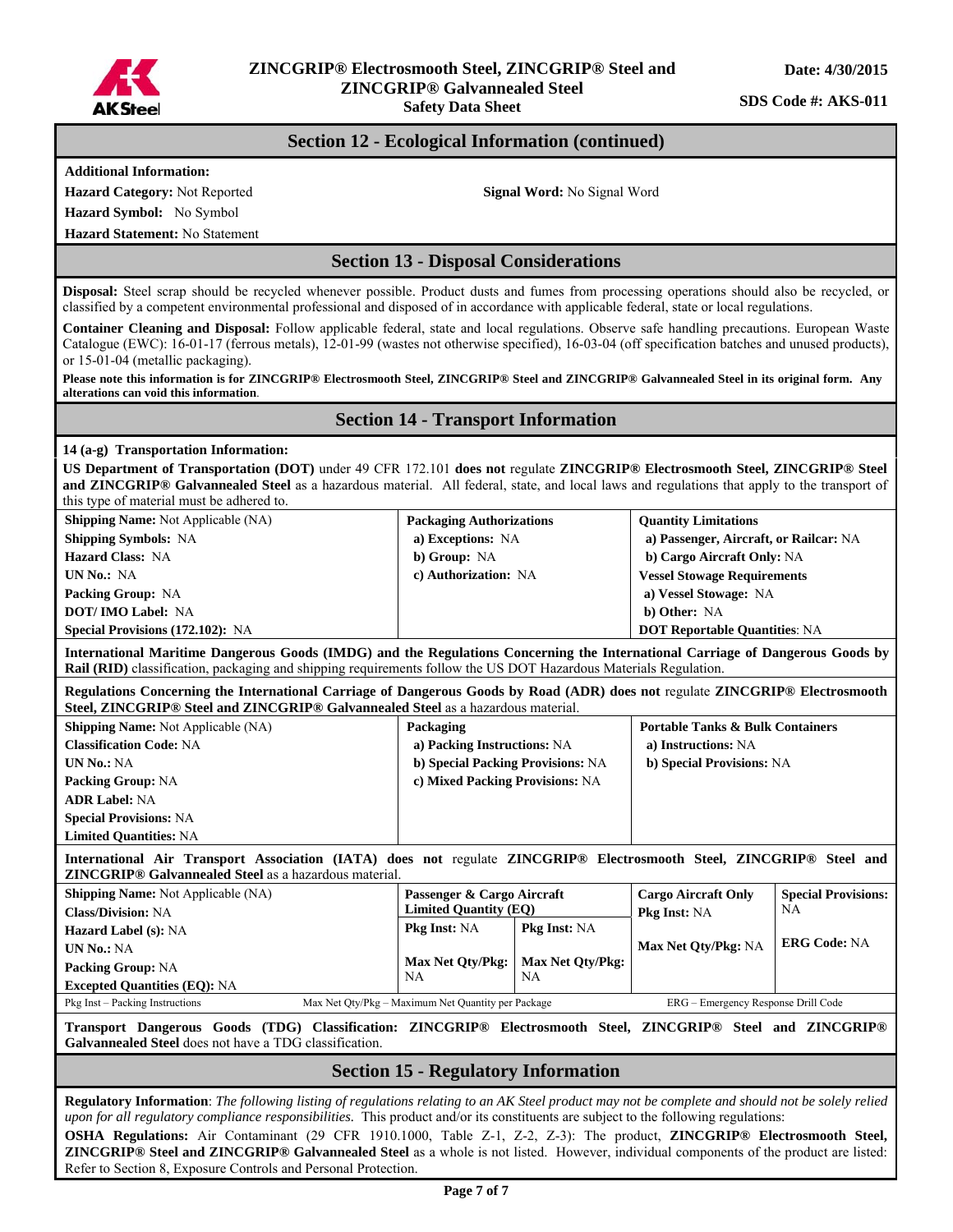

#### **Safety Data Sheet**

### **Section 15 - Regulatory Information (contined)**

|                                                                                                                                                                                                                                                                                                                                                                                                                                                                                            |                                                                                                                                                                                                                   | EPA Regulations: The product, ZINCGRIP® Electrosmooth Steel, ZINCGRIP® Steel and ZINCGRIP® Galvannealed Steel is not listed as                                                                                                                                                                                                                                                                                                                                                                                                                                                                                                                                                                                                                                                                                                                                                                                                                                                                                                                                                   |  |  |  |  |  |
|--------------------------------------------------------------------------------------------------------------------------------------------------------------------------------------------------------------------------------------------------------------------------------------------------------------------------------------------------------------------------------------------------------------------------------------------------------------------------------------------|-------------------------------------------------------------------------------------------------------------------------------------------------------------------------------------------------------------------|----------------------------------------------------------------------------------------------------------------------------------------------------------------------------------------------------------------------------------------------------------------------------------------------------------------------------------------------------------------------------------------------------------------------------------------------------------------------------------------------------------------------------------------------------------------------------------------------------------------------------------------------------------------------------------------------------------------------------------------------------------------------------------------------------------------------------------------------------------------------------------------------------------------------------------------------------------------------------------------------------------------------------------------------------------------------------------|--|--|--|--|--|
|                                                                                                                                                                                                                                                                                                                                                                                                                                                                                            |                                                                                                                                                                                                                   |                                                                                                                                                                                                                                                                                                                                                                                                                                                                                                                                                                                                                                                                                                                                                                                                                                                                                                                                                                                                                                                                                  |  |  |  |  |  |
|                                                                                                                                                                                                                                                                                                                                                                                                                                                                                            |                                                                                                                                                                                                                   |                                                                                                                                                                                                                                                                                                                                                                                                                                                                                                                                                                                                                                                                                                                                                                                                                                                                                                                                                                                                                                                                                  |  |  |  |  |  |
|                                                                                                                                                                                                                                                                                                                                                                                                                                                                                            |                                                                                                                                                                                                                   |                                                                                                                                                                                                                                                                                                                                                                                                                                                                                                                                                                                                                                                                                                                                                                                                                                                                                                                                                                                                                                                                                  |  |  |  |  |  |
| Nickel                                                                                                                                                                                                                                                                                                                                                                                                                                                                                     |                                                                                                                                                                                                                   |                                                                                                                                                                                                                                                                                                                                                                                                                                                                                                                                                                                                                                                                                                                                                                                                                                                                                                                                                                                                                                                                                  |  |  |  |  |  |
|                                                                                                                                                                                                                                                                                                                                                                                                                                                                                            |                                                                                                                                                                                                                   |                                                                                                                                                                                                                                                                                                                                                                                                                                                                                                                                                                                                                                                                                                                                                                                                                                                                                                                                                                                                                                                                                  |  |  |  |  |  |
|                                                                                                                                                                                                                                                                                                                                                                                                                                                                                            |                                                                                                                                                                                                                   |                                                                                                                                                                                                                                                                                                                                                                                                                                                                                                                                                                                                                                                                                                                                                                                                                                                                                                                                                                                                                                                                                  |  |  |  |  |  |
| CAA<br>Clean Air Act (42 USC Sec. 7412; 40 CFR Part 61 [As of: 8/18/06])<br>CERCLA<br>Comprehensive Environmental Response, Compensation and Liability Act (42 USC Secs. 9601(14), 9603(a); 40 CFR Sec. 302.4, Table 302.4, Table 302.4 and App. A)                                                                                                                                                                                                                                        |                                                                                                                                                                                                                   |                                                                                                                                                                                                                                                                                                                                                                                                                                                                                                                                                                                                                                                                                                                                                                                                                                                                                                                                                                                                                                                                                  |  |  |  |  |  |
|                                                                                                                                                                                                                                                                                                                                                                                                                                                                                            |                                                                                                                                                                                                                   |                                                                                                                                                                                                                                                                                                                                                                                                                                                                                                                                                                                                                                                                                                                                                                                                                                                                                                                                                                                                                                                                                  |  |  |  |  |  |
|                                                                                                                                                                                                                                                                                                                                                                                                                                                                                            |                                                                                                                                                                                                                   |                                                                                                                                                                                                                                                                                                                                                                                                                                                                                                                                                                                                                                                                                                                                                                                                                                                                                                                                                                                                                                                                                  |  |  |  |  |  |
|                                                                                                                                                                                                                                                                                                                                                                                                                                                                                            |                                                                                                                                                                                                                   | Superfund Amendments and Reauthorization Act of 1986 Title III Section 302 Extremely Hazardous Substances (42 USC Secs. 11023, 13106; 40 CFR sec. 372.65) and                                                                                                                                                                                                                                                                                                                                                                                                                                                                                                                                                                                                                                                                                                                                                                                                                                                                                                                    |  |  |  |  |  |
|                                                                                                                                                                                                                                                                                                                                                                                                                                                                                            |                                                                                                                                                                                                                   |                                                                                                                                                                                                                                                                                                                                                                                                                                                                                                                                                                                                                                                                                                                                                                                                                                                                                                                                                                                                                                                                                  |  |  |  |  |  |
|                                                                                                                                                                                                                                                                                                                                                                                                                                                                                            |                                                                                                                                                                                                                   |                                                                                                                                                                                                                                                                                                                                                                                                                                                                                                                                                                                                                                                                                                                                                                                                                                                                                                                                                                                                                                                                                  |  |  |  |  |  |
|                                                                                                                                                                                                                                                                                                                                                                                                                                                                                            |                                                                                                                                                                                                                   | Section 313 Supplier Notification: The product, ZINCGRIP® Electrosmooth Steel, ZINCGRIP® Steel and ZINCGRIP® Galvannealed                                                                                                                                                                                                                                                                                                                                                                                                                                                                                                                                                                                                                                                                                                                                                                                                                                                                                                                                                        |  |  |  |  |  |
|                                                                                                                                                                                                                                                                                                                                                                                                                                                                                            |                                                                                                                                                                                                                   | Steel contains the following toxic chemicals subject to the reporting requirements of section 313 of the Emergency Planning and Community                                                                                                                                                                                                                                                                                                                                                                                                                                                                                                                                                                                                                                                                                                                                                                                                                                                                                                                                        |  |  |  |  |  |
|                                                                                                                                                                                                                                                                                                                                                                                                                                                                                            |                                                                                                                                                                                                                   |                                                                                                                                                                                                                                                                                                                                                                                                                                                                                                                                                                                                                                                                                                                                                                                                                                                                                                                                                                                                                                                                                  |  |  |  |  |  |
|                                                                                                                                                                                                                                                                                                                                                                                                                                                                                            |                                                                                                                                                                                                                   |                                                                                                                                                                                                                                                                                                                                                                                                                                                                                                                                                                                                                                                                                                                                                                                                                                                                                                                                                                                                                                                                                  |  |  |  |  |  |
|                                                                                                                                                                                                                                                                                                                                                                                                                                                                                            |                                                                                                                                                                                                                   |                                                                                                                                                                                                                                                                                                                                                                                                                                                                                                                                                                                                                                                                                                                                                                                                                                                                                                                                                                                                                                                                                  |  |  |  |  |  |
|                                                                                                                                                                                                                                                                                                                                                                                                                                                                                            |                                                                                                                                                                                                                   |                                                                                                                                                                                                                                                                                                                                                                                                                                                                                                                                                                                                                                                                                                                                                                                                                                                                                                                                                                                                                                                                                  |  |  |  |  |  |
|                                                                                                                                                                                                                                                                                                                                                                                                                                                                                            |                                                                                                                                                                                                                   |                                                                                                                                                                                                                                                                                                                                                                                                                                                                                                                                                                                                                                                                                                                                                                                                                                                                                                                                                                                                                                                                                  |  |  |  |  |  |
| • Special Hazardous Substance: Nickel<br>New Jersey: Contains regulated material in the following categories:<br>• Hazardous Substance: Manganese, Nickel and Silicon<br>• Special Hazard Substance: Manganese and Silicon<br>• Environmental Hazard Substance: Manganese and Nickel<br>Minnesota: Manganese, Nickel and Silicon<br>Massachusetts: Manganese and Nickel<br>Steel is not listed as a whole. However individual components are listed.<br><b>WHMIS Classification</b><br>D2A |                                                                                                                                                                                                                   | California Prop. 65: Contains elements known to the State of California to cause cancer or reproductive toxicity. This includes Nickel.<br>WHMIS Classification (Canadian): The product, ZINCGRIP® Electrosmooth Steel, ZINCGRIP® Steel and ZINCGRIP® Galvannealed                                                                                                                                                                                                                                                                                                                                                                                                                                                                                                                                                                                                                                                                                                                                                                                                               |  |  |  |  |  |
| D <sub>2</sub> A, D <sub>2</sub> B                                                                                                                                                                                                                                                                                                                                                                                                                                                         |                                                                                                                                                                                                                   |                                                                                                                                                                                                                                                                                                                                                                                                                                                                                                                                                                                                                                                                                                                                                                                                                                                                                                                                                                                                                                                                                  |  |  |  |  |  |
| <b>B4</b>                                                                                                                                                                                                                                                                                                                                                                                                                                                                                  |                                                                                                                                                                                                                   |                                                                                                                                                                                                                                                                                                                                                                                                                                                                                                                                                                                                                                                                                                                                                                                                                                                                                                                                                                                                                                                                                  |  |  |  |  |  |
|                                                                                                                                                                                                                                                                                                                                                                                                                                                                                            |                                                                                                                                                                                                                   | This product has been classified in accordance with the hazard criteria of the Controlled Products Regulations and the SDS contains all the information required by the Controlled Products                                                                                                                                                                                                                                                                                                                                                                                                                                                                                                                                                                                                                                                                                                                                                                                                                                                                                      |  |  |  |  |  |
|                                                                                                                                                                                                                                                                                                                                                                                                                                                                                            |                                                                                                                                                                                                                   | <b>Section 16 - Other Information</b>                                                                                                                                                                                                                                                                                                                                                                                                                                                                                                                                                                                                                                                                                                                                                                                                                                                                                                                                                                                                                                            |  |  |  |  |  |
|                                                                                                                                                                                                                                                                                                                                                                                                                                                                                            |                                                                                                                                                                                                                   |                                                                                                                                                                                                                                                                                                                                                                                                                                                                                                                                                                                                                                                                                                                                                                                                                                                                                                                                                                                                                                                                                  |  |  |  |  |  |
| <b>Prepared By:</b> AM Health and Safety, Inc.                                                                                                                                                                                                                                                                                                                                                                                                                                             |                                                                                                                                                                                                                   |                                                                                                                                                                                                                                                                                                                                                                                                                                                                                                                                                                                                                                                                                                                                                                                                                                                                                                                                                                                                                                                                                  |  |  |  |  |  |
| Original Issue Date: 08/01/2002                                                                                                                                                                                                                                                                                                                                                                                                                                                            |                                                                                                                                                                                                                   | <b>Revised Date: 04/29/2015</b>                                                                                                                                                                                                                                                                                                                                                                                                                                                                                                                                                                                                                                                                                                                                                                                                                                                                                                                                                                                                                                                  |  |  |  |  |  |
|                                                                                                                                                                                                                                                                                                                                                                                                                                                                                            |                                                                                                                                                                                                                   |                                                                                                                                                                                                                                                                                                                                                                                                                                                                                                                                                                                                                                                                                                                                                                                                                                                                                                                                                                                                                                                                                  |  |  |  |  |  |
| Hazardous Material Identification System (HMIS) Classification                                                                                                                                                                                                                                                                                                                                                                                                                             |                                                                                                                                                                                                                   | <b>National Fire Protection Association (NFPA)</b>                                                                                                                                                                                                                                                                                                                                                                                                                                                                                                                                                                                                                                                                                                                                                                                                                                                                                                                                                                                                                               |  |  |  |  |  |
| 1                                                                                                                                                                                                                                                                                                                                                                                                                                                                                          |                                                                                                                                                                                                                   |                                                                                                                                                                                                                                                                                                                                                                                                                                                                                                                                                                                                                                                                                                                                                                                                                                                                                                                                                                                                                                                                                  |  |  |  |  |  |
| 0                                                                                                                                                                                                                                                                                                                                                                                                                                                                                          |                                                                                                                                                                                                                   |                                                                                                                                                                                                                                                                                                                                                                                                                                                                                                                                                                                                                                                                                                                                                                                                                                                                                                                                                                                                                                                                                  |  |  |  |  |  |
|                                                                                                                                                                                                                                                                                                                                                                                                                                                                                            | <b>Regulations</b><br>Safe Drinking Water Act (42 U.S.C. s/s 300f et seq. [1974])<br>Right-to-Know Act and 40 CFR part 372:<br><b>Chemical Name</b><br>Manganese<br>• Environmental Hazards: Manganese and Nickel | a whole. However, individual components of the product are listed:<br>CAA, SARA 313, SDWA<br>CAA, CERCLA, CWA, SARA 313<br>SARA 311/312 Potential Hazard Categories: Immediate Acute Health Hazard; Delayed Chronic Health Hazard.<br>Clean Water Act (33 USC Secs. 1311; 1314(b), (c), (e), (g); 136(b), (c); 137(b), (c) [as of 8/2/06])<br>Resource Conservation Recovery Act (42 USC Sec. 6921; 40 CFR Part 261 App VIII)<br>Section 313 Toxic Chemicals (42 USC Secs. 11023, 13106; 40 CFR Sec. 372.65 [as of 6/30/05])<br>Toxic Substance Control Act (15 U.S.C. s/s 2601 et seq. [1976])<br><b>Percent by Weight</b><br>2.0 <sub>max</sub><br>$0.15$ max<br>State Regulations: The product, ZINCGRIP® Electrosmooth Steel, ZINCGRIP® Steel and ZINCGRIP® Galvannealed Steel as a whole is<br>not listed in any state regulations. However, individual components of the product are listed in various state regulations:<br>Pennsylvania Right to Know: Contains regulated material in the following categories:<br>• Hazardous Substances: Manganese, Nickel and Silicon |  |  |  |  |  |

HEALTH= **1**, Denotes possible chronic hazard if airborne dusts or fumes are generated Irritation or minor reversible injury possible.

FIRE= **0**, Materials that will not burn.

PHYSICAL HAZARD= **0**, Materials that are normally stable, even under fire conditions, and will not react with water, polymerize, decompose, condense, or self-react. Non-explosives.



HEALTH = **1**, Exposure could cause irritation but only minor residual injury even if no treatment is given.

FLAMMABILITY = **0,** Materials that will not burn.

INSTABILITY = **0**, Normally stable, even under fire exposure conditions, and are not reactive with water.